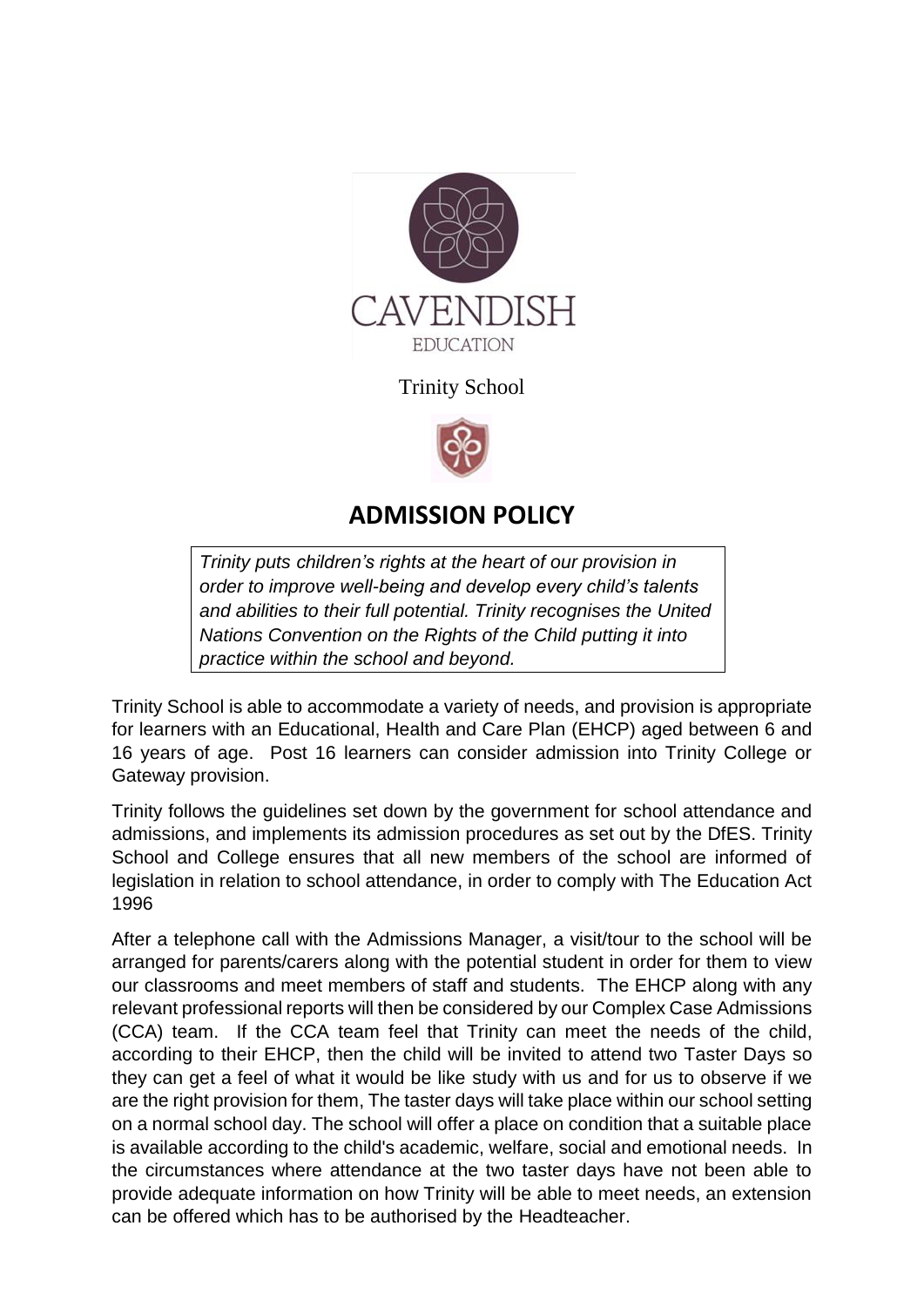Trinity does not charge the local authority or parents for taster days, but are committed to the process as a means of ensuring that parents, students and Trinity can make informed choices.

The school reserves the right to withdraw an offer if it subsequently becomes evident that information has been withheld form the school which would have affected the offer of place or if information becomes available from any other source - including professional assessment - which would indicate that the school is not a suitable placement for the child.

Trinity does not accept children with primary behavioural difficulties, which would affect the education or welfare of other children or staff within the school. Placements which disrupt the education of others within Trinity will have their placement withdrawn.

If the outcome of the Taster Days is satisfactory to school, parent and child, a place is offered on the following basis:

- Students have a variety of Specific Learning Difficulties and will be able to respond to the education and environment offered at the school;
- Students have a communication difficulty which the school feels it is able to to meet need;
- Students have an anxiety or stress disorder, social and/or emotional difficulty which requires support from either or both therapies (emotional wellbeing/speech, language and communication);
- Students are diagnosed as ASD/ASC, Dyspraxia;
- The school is able to offer an appropriate environment and curriculum for children who are educationally, socially or emotionally vulnerable
- The student is in in receipt of a proposed or final Education, Health and Care Plan.

.

Elizabeth Baines, Executive Headteacher **Date: September 2019 Review Date: September 2020**